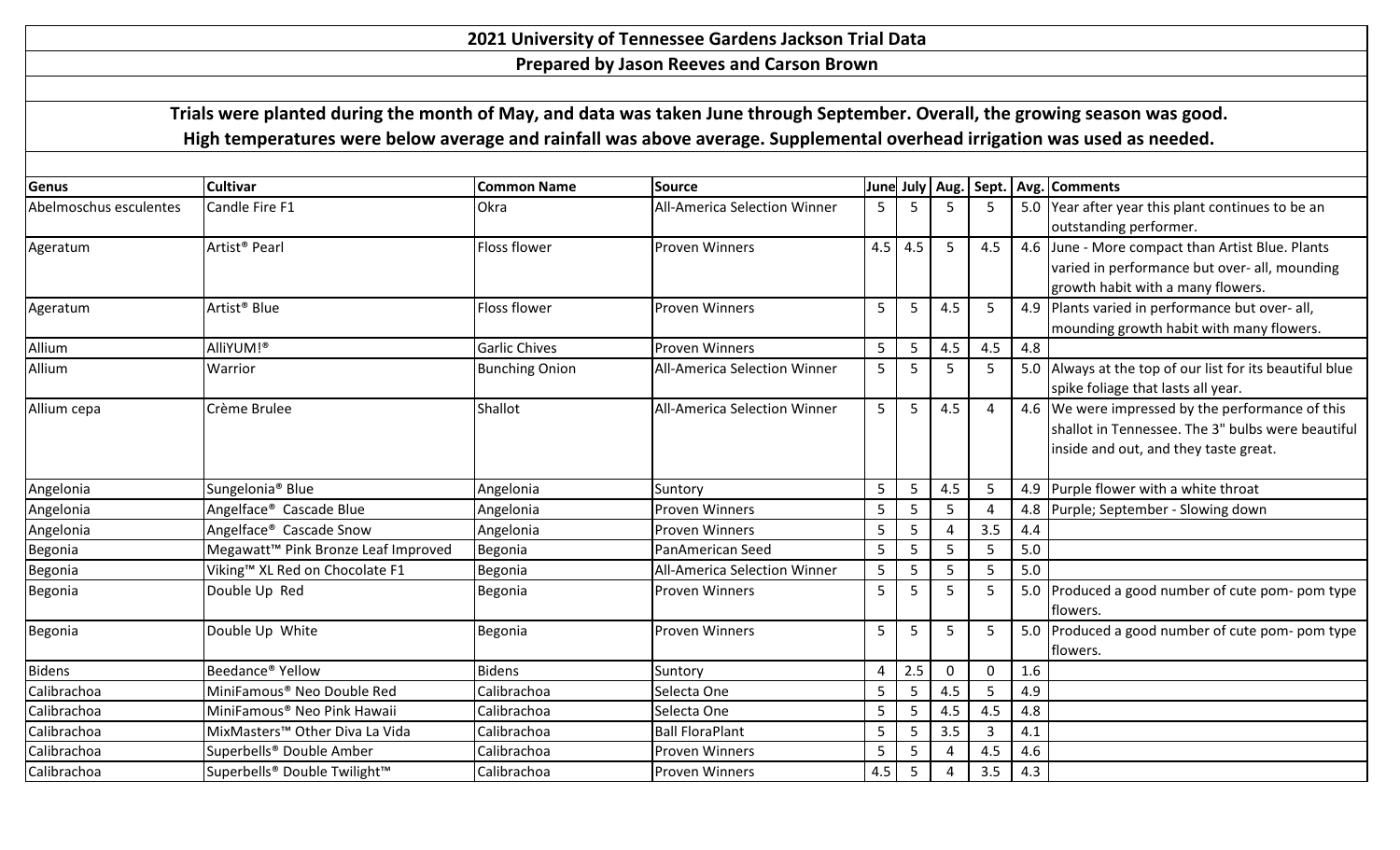| Calylophus   | Augustusta <sup>®</sup> Lemonade            | <b>Texas Primrose</b>    | <b>Proven Winners</b>               | 5              | 5              | 5              |                          |     | 5.0 Beautiful flowers turn pale pink when fading; the<br>fine-textured foliage accentuates the beautiful<br>Oenothera (primrose) looking flowers.      |
|--------------|---------------------------------------------|--------------------------|-------------------------------------|----------------|----------------|----------------|--------------------------|-----|--------------------------------------------------------------------------------------------------------------------------------------------------------|
| Calylophus   | Augustusta <sup>®</sup> Sunglow             | Texas Primrose           | <b>Proven Winners</b>               | 5              | 5              | 5              | -5                       |     | 5.0 Beautiful flowers turn orange- yellow when<br>fading; the fine-textured foliage accentuates the<br>beautiful Oenothera (primrose) looking flowers. |
| Canna        |                                             | Canna                    | <b>All-America Selection Winner</b> | 4              | $\overline{4}$ | Δ              | $\overline{\phantom{a}}$ | 4.0 |                                                                                                                                                        |
| Capsicum     | Just Sweet F1                               | Pepper                   | All-America Selection Winner        | 5              | -5             | -5             |                          |     | 5.0 Needs to be staked. Great producer of very sweet<br>peppers.                                                                                       |
| Capsicum     | Candy Cane Chocolate Cherry                 | Pepper                   | PanAmerican Seed                    | 5              | 5              | 5              | 5                        |     | 5.0 Unique striped fruit                                                                                                                               |
| Capsicum     | Pot-a-peño                                  | Pepper                   | PanAmerican Seed                    | 5              | 4.5            | -5             | 5                        |     | 4.9   Impressive fruit production for the size of the<br>plant.                                                                                        |
| Capsicum     | Chili Pie F1                                | Pepper                   | All-America Selection Winner        | 5              | 5              | 4.5            | -5                       |     | 4.9 Needs to be staked. Great producer of very sweet<br>peppers.                                                                                       |
| Capsicum     | Cornito Giallo F1                           | Pepper                   | <b>All-America Selection Winner</b> | 5              | 4.5            | 4.5            | 3                        |     | 4.3 Great producer; Plant stays relatively small                                                                                                       |
| Capsicum     | Escamillo F1                                | Pepper                   | All-America Selection Winner        | 5              | 4.5            | 5              | 3                        | 4.4 |                                                                                                                                                        |
| Capsicum     | Mad Hatter F1                               | Pepper                   | All-America Selection Winner        | 5              | -5             | 5              | 5                        |     | 5.0 Vigorous plant with many cool shaped sweet to<br>mild heat peppers.                                                                                |
| Capsicum     | Mexican Sunrise F1                          | Hungarian Pepper         | All-America Selection Winner        | 5 <sub>1</sub> | 4.5            | $\overline{4}$ | 3.5                      |     | 4.3 August - plants are yellowing. Good producer of<br>banana-shaped peppers, very spicy fruit.                                                        |
| Capsicum     | Mexican Sunset F1                           | Hungarian Pepper         | All-America Selection Winner        | 5 <sub>1</sub> | 4.5            | $\overline{4}$ | 3.5                      |     | 4.3 Good producer of banana-shaped fruit, which<br>is not as spicy as Mexican Sunrise.                                                                 |
| Capsicum     | Onyx Red                                    | <b>Ornamental Pepper</b> | All-America Selection Winner        | 5              | 5              | 5              | -5                       |     | 5.0 Compact, 8-10" tall plants with beautiful, bright-<br>red fruit held above the nearly black, matte<br>foliage.                                     |
| Capsicum     | <b>Red Ember F1</b>                         | Cayenne Pepper           | All-America Selection Winner        | 5              | 5              | 5              | 5                        |     | 5.0 Great producer of very spicy peppers.                                                                                                              |
| Capsicum     | Roulette F1                                 | Habanero Pepper          | All-America Selection Winner        | 5              | 5              | 5              | 5                        | 5.0 |                                                                                                                                                        |
| Catharanthus | Soiree <sup>®</sup> Kawaii White Peppermint | Vinca                    | Suntory                             | 5              | 5              | 5              | 5                        | 5.0 |                                                                                                                                                        |
| Catharanthus | Soiree <sup>®</sup> Double Orchid           | Vinca                    | Suntory                             | 5              | 5              | 5              |                          |     | 5.0 Unique double flowers. The three colors in the<br>series look great mixed together in a planting.                                                  |
| Catharanthus | Soiree <sup>®</sup> Double Purple           | Vinca                    | Suntory                             | 5              | 5              | -5             | 5                        |     | 5.0 Unique double flowers. The three colors in the<br>series look great mixed together in a planting.                                                  |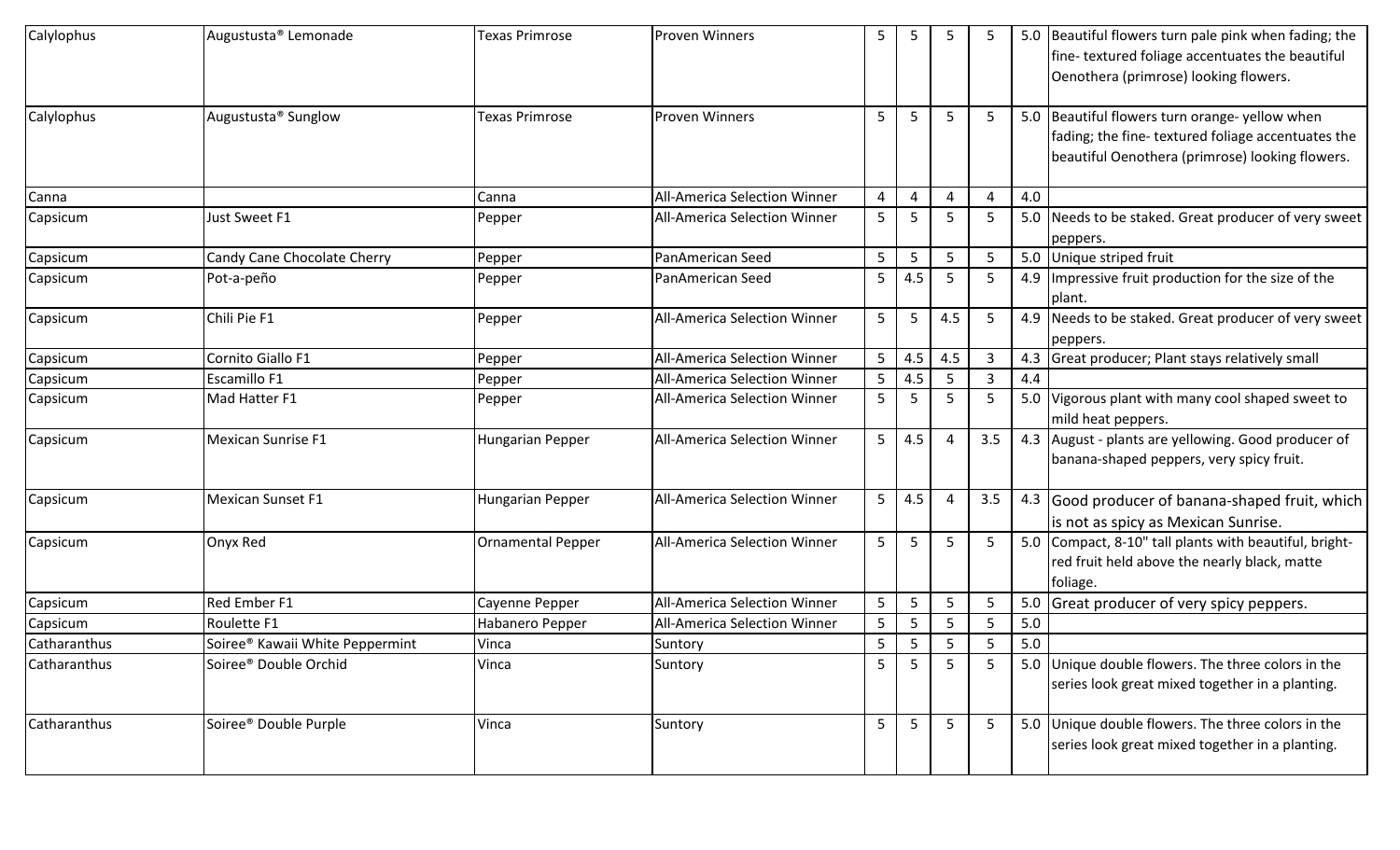| Catharanthus | Soiree <sup>®</sup> Double White            | Vinca                  | Suntory                             | 5              | 5   | 5   |     |     | 5.0 Unique double flowers. The three colors in the   |
|--------------|---------------------------------------------|------------------------|-------------------------------------|----------------|-----|-----|-----|-----|------------------------------------------------------|
|              |                                             |                        |                                     |                |     |     |     |     | series look great mixed together in a planting.      |
| Catharanthus | Soiree <sup>®</sup> Kawaii Blueberry Kiss   | Vinca                  | Suntory                             | 5              | 5   | 5   | 5   |     | 5.0 Extremely well branched and covered all          |
|              |                                             |                        |                                     |                |     |     |     |     | season with flowers 1/2 the size of standard         |
|              |                                             |                        |                                     |                |     |     |     |     | vinca.                                               |
| Catharanthus | Soiree <sup>®</sup> Kawaii Coral            | Vinca                  | Suntory                             | 5              | 5   | 5   | 5   |     | 5.0 Extremely well branched and covered all          |
|              |                                             |                        |                                     |                |     |     |     |     | season with flowers 1/2 the size of standard         |
|              |                                             |                        |                                     |                |     |     |     |     | lvinca.                                              |
| Catharanthus | Soiree <sup>®</sup> Kawaii Coral Reef       | Vinca                  | Suntory                             | 5              | 5   | 5   | 5   |     | 5.0 Extremely well branched and covered all          |
|              |                                             |                        |                                     |                |     |     |     |     | season with flowers 1/2 the size of standard         |
|              |                                             |                        |                                     |                |     |     |     |     | vinca.                                               |
| Catharanthus | Soiree <sup>®</sup> Kawaii Lavender         | Vinca                  | Suntory                             | 5              |     | 5   | 5   |     | 5.0 Extremely well branched and covered all          |
|              |                                             |                        |                                     |                |     |     |     |     | season with flowers 1/2 the size of standard         |
|              |                                             |                        |                                     |                |     |     |     |     | vinca.                                               |
| Catharanthus | Soiree <sup>®</sup> Kawaii Pink             | Vinca                  | Suntory                             | 5              | 5   | 5   | 5   |     | 5.0 Extremely well branched and covered all          |
|              |                                             |                        |                                     |                |     |     |     |     | season with flowers 1/2 the size of standard         |
|              |                                             |                        |                                     |                |     |     |     |     | vinca.                                               |
| Catharanthus | Soiree <sup>®</sup> Kawaii Red Shades       | Vinca                  | Suntory                             | 5              | 5   | 5   | 5   |     | 5.0 Extremely well branched and covered all          |
|              |                                             |                        |                                     |                |     |     |     |     | season with flowers 1/2 the size of standard         |
|              |                                             |                        |                                     |                |     |     |     |     | vinca.                                               |
| Celosia      | Asian Garden                                | Celosia                | <b>All-America Selection Winner</b> | 5              | 5   | 5   |     | 5.0 |                                                      |
| Dahlia       | City Lights™ Orange                         | Dahlia                 | Selecta One                         | 5              | 4.5 | 3   | 1.5 |     | 3.5 July - Few flowers (a couple per plant); August- |
|              |                                             |                        |                                     |                |     |     |     |     | no blooms; September- several have died              |
|              |                                             |                        |                                     |                |     |     |     |     |                                                      |
| Dahlia       | City Lights™ Neon                           | Dahlia                 | Selecta One                         | $\overline{4}$ | 4   | 3   | 2   |     | 3.3 June/July/August/September - Healthy plants but  |
|              |                                             |                        |                                     |                |     |     |     |     | not blooming                                         |
| Dianthus     | Jolt <sup>™</sup> Purple                    | Interspecific Dianthus | PanAmerican Seed                    | 5              | 5   | 5   | 5   | 5.0 |                                                      |
| Dianthus     | Supra Pink F1                               | Dianthus               | All-America Selection Winner        | 5              | 5   | 4.5 |     | 4.6 |                                                      |
| Dipladenia   | Sundenia <sup>®</sup> Crimson               | Dipladenia             | Suntory                             | 4              | 5   | 5   | 5   |     | 4.8 Vigorous with 2-3" vibrant red petals that are   |
|              |                                             |                        |                                     |                |     |     |     |     | yellow on the inside and white on the outside.       |
|              |                                             |                        |                                     |                |     |     |     |     | Foliage was lush and glossy.                         |
| Echinacea    | Artisan™ Collection Red Ombre               | Coneflower             | <b>Kieft Seed</b>                   | 5              | 5   |     |     | 4.5 |                                                      |
| Echinacea    | Artisan <sup>™</sup> Collection Soft Orange | Coneflower             | Kieft Seed                          | 5              | 5   |     |     | 4.5 |                                                      |
| Evolvulus    | <b>Blue My Mind</b>                         | Evolvulus              | Proven Winners                      | 5              | 5   | 5   | 5   | 5.0 |                                                      |
| Evolvulus    | Blue My Mind® XL                            | Evolvulus              | Proven Winners                      | 5              | 5   | 5   | 5   |     | 5.0 June/July/August - We saw no difference between  |
|              |                                             |                        |                                     |                |     |     |     |     | Blue My Mind and Blue My Mind XL                     |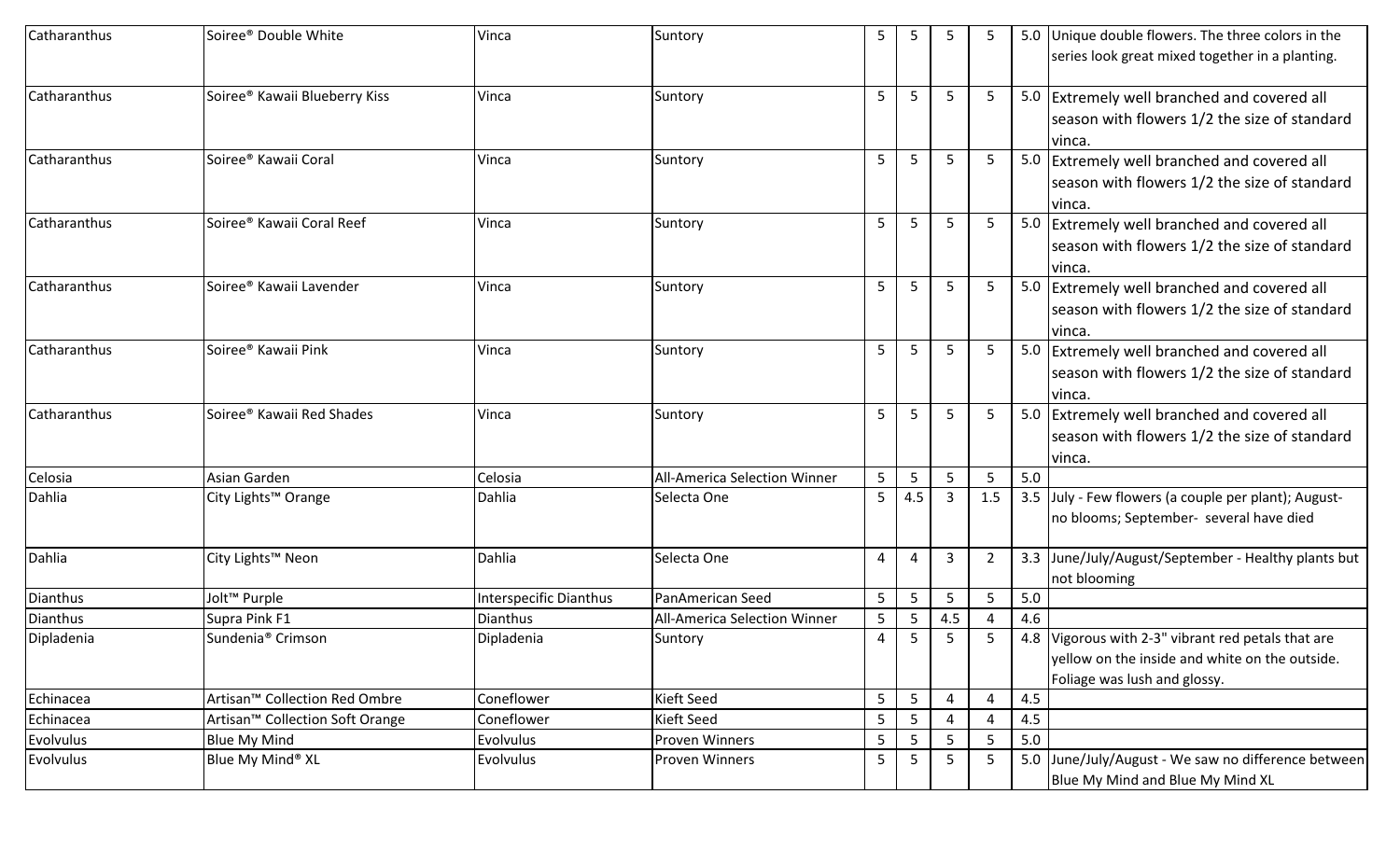| Foeniculum vulgare | Antares <sub>F1</sub>               | Fennel                   | <b>All-America Selection Winner</b> | 5              | 5              | 5               | 5.             |     | 5.0 Year after year this plant continues to be an                                            |
|--------------------|-------------------------------------|--------------------------|-------------------------------------|----------------|----------------|-----------------|----------------|-----|----------------------------------------------------------------------------------------------|
|                    |                                     |                          |                                     |                |                |                 |                |     | outstanding performer.                                                                       |
| Fragaria           | Delizz <sub>F1</sub>                | Strawberry               | All-America Selection Winner        | 5              | .5             | 5               | 3.5            | 4.6 |                                                                                              |
| Gaillardia         | Heat it Up® Scarlet                 | <b>Blanket flower</b>    | <b>Proven Winners</b>               | 5              | -5             | 5               | 5              |     | 5.0 Continued to produce a profusion of flowers                                              |
|                    |                                     |                          |                                     |                |                |                 |                |     | until frost without any dead-heading on                                                      |
|                    |                                     |                          |                                     |                |                |                 |                |     | uniform, mounding, 1' plants.                                                                |
| Gaillardia         | Heat it Up® Yellow                  | <b>Blanket flower</b>    | <b>Proven Winners</b>               | 5              | 5              | 5               | 5 <sub>1</sub> |     | 5.0 Continued to produce a profusion of flowers                                              |
|                    |                                     |                          |                                     |                |                |                 |                |     | until frost without any dead-heading on                                                      |
|                    |                                     |                          |                                     |                |                |                 |                |     | uniform, mounding, 1' plants.                                                                |
| Gomphrena          | Truffula <sup>™</sup> Pink          | <b>Globe Amaranth</b>    | <b>Proven Winners</b>               | 5              | 5              | 5               | 5 <sub>1</sub> |     | 5.0 Year after year, this plant continues to be an                                           |
|                    |                                     |                          |                                     |                |                |                 |                |     | outstanding performer. Dense and compact                                                     |
|                    |                                     |                          |                                     |                |                |                 |                |     | compared to 'Fireworks'. Very floriferous and                                                |
|                    |                                     |                          |                                     |                |                |                 |                |     | starts blooming early compared to                                                            |
|                    |                                     |                          |                                     |                |                |                 |                |     | 'Fireworks'.                                                                                 |
| <b>Helianthus</b>  | Suncredible <sup>®</sup> Saturn™    | Sunflower                | <b>Proven Winners</b>               | 5              | -5             | 5               | 5              |     | 5.0 Just as good of a performer as Suncredible <sup>®</sup>                                  |
|                    |                                     |                          |                                     |                |                |                 |                |     | Yellow, but has a rusty red center.                                                          |
| Helianthus         | Suncredible <sup>®</sup> Yellow     | Sunflower                | <b>Proven Winners</b>               | 5              | -5             | 5               | 5              |     | 5.0 Year after year continues to be an                                                       |
|                    |                                     |                          |                                     |                |                |                 |                |     | outstanding performer.                                                                       |
| Heliotropium       | Augustusta® Lavender                |                          | <b>Proven Winners</b>               | 5              | 5              | 5               | 5 <sup>1</sup> |     | 5.0 Did not skip a beat in our heat. Covered with                                            |
|                    |                                     |                          |                                     |                |                |                 |                |     | beautiful lavender flowers until frost. No                                                   |
|                    |                                     |                          |                                     |                |                |                 |                |     | fragrance.                                                                                   |
| Impatiens          | Beacon <sup>®</sup> Bright Red      | Impatiens                | PanAmerican Seed                    | 4.5            |                | 3.5             | $\overline{4}$ |     | 4.0 Slow to get started but grows beautifully.                                               |
| Impatiens          | Beacon <sup>®</sup> Coral           | <b>Impatiens</b>         | PanAmerican Seed                    | 4.5            | 4.5            | 4.5             | 5              |     | 4.6 Slow to get started but grows beautifully.                                               |
| Impatiens          | Beacon <sup>®</sup> Formula Mixture | Impatiens                | PanAmerican Seed                    | 5              | 4.5            | 5               | 5              |     | 4.9 Slow to get started but grows beautifully.                                               |
| Impatiens          | Beacon <sup>®</sup> Orange          | Impatiens                | PanAmerican Seed                    | 4.5            | 3.5            | 3.5             | 3.5            |     | 3.8 September - Showing possible signs of downy<br>mildew                                    |
| Impatiens          | Beacon <sup>®</sup> Rose            | <b>Impatiens</b>         | PanAmerican Seed                    | 5              | -5             | 5               | 5              |     | 5.0 Slow to get started but grows beautifully.                                               |
| Impatiens          | Beacon <sup>®</sup> Salmon          | <b>Impatiens</b>         | PanAmerican Seed                    | 4.5            | 4.5            | 5               | 5              |     | 4.8 Slow to get started but grows beautifully.                                               |
| Impatiens          | Beacon <sup>®</sup> Violet Shades   | Impatiens                | PanAmerican Seed                    | 5              | 5              | 5               | 5              |     | 5.0 Slow to get started but grows beautifully.                                               |
| Impatiens          | Beacon <sup>®</sup> White           | Impatiens                | PanAmerican Seed                    | 5 <sub>1</sub> | 4.5            | 4.5             | 5              |     | 4.8 Slow to get started but grows beautifully.                                               |
| Ipomoea            | Sweet Caroline Medusa™ Green        | <b>Sweet Potato Vine</b> | <b>Proven Winners</b>               | 5 <sup>1</sup> | 5 <sup>5</sup> | $5\overline{)}$ | 5 <sub>1</sub> |     | 5.0 Unique, deeply-dissected foliage stands out                                              |
|                    | Safari <sup>®</sup> Dawn            |                          |                                     |                |                |                 |                |     | amongst other sweet potato vines.<br>4.5 Looks similar to bacopa, but it has bigger flowers. |
| Jamesbrittenia     |                                     | Jamesbrittenia           | Proven Winners                      | 5 <sub>1</sub> | 5              | 4.5             | 3.5            |     |                                                                                              |
| Jamesbrittenia     | Safari <sup>®</sup> Sky             | Jamesbrittenia           | <b>Proven Winners</b>               | 4.5            | $5\phantom{.}$ | 3.5             | 3.5            |     | 4.1 Looks similar to bacopa, but it has bigger flowers.                                      |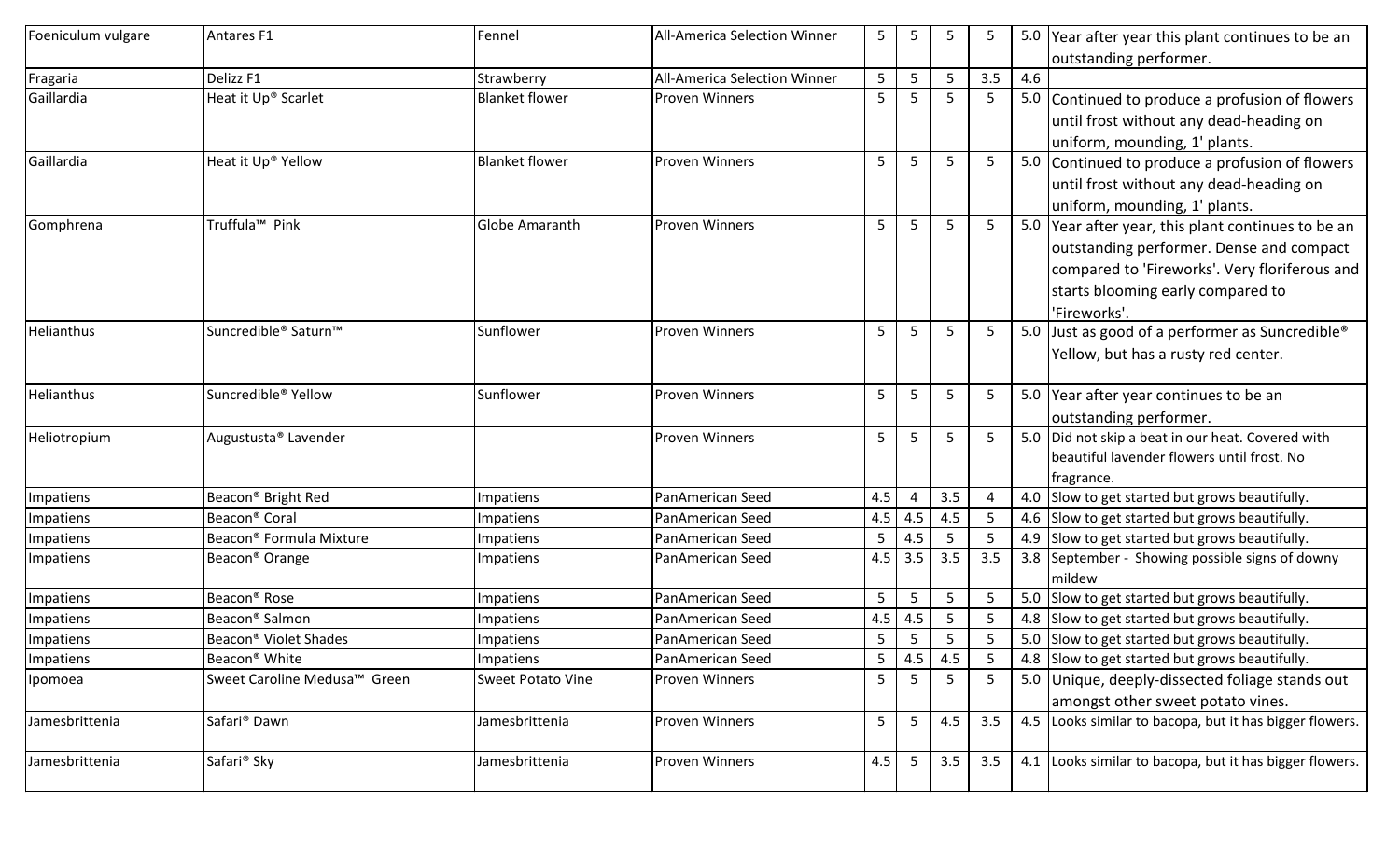| Lantana      | Luscious <sup>®</sup> Citron             | Lantana       | <b>Proven Winners</b>  | 4.5            | 5               |     |     |     | 4.9 Seems to be slow to bloom. Excellent color, does<br>not compare to Luscious <sup>®</sup> Lemonade that it<br>replaced.                           |
|--------------|------------------------------------------|---------------|------------------------|----------------|-----------------|-----|-----|-----|------------------------------------------------------------------------------------------------------------------------------------------------------|
| Lantana      | Shamrock™ Peach                          | Lantana       | <b>Ball FloraPlant</b> | 5              | 5               | 5   |     |     | 5.0 August - large amount of foliage hides blooms                                                                                                    |
| Lantana      | Luscious <sup>®</sup> Berry Blend        | Lantana       | <b>Proven Winners</b>  | 3.5            | 5               | 5   |     |     | 4.6 August - Ratio of flowers to foliage is greater than<br>that of other kinds; open airy growth habit                                              |
| Lantana      | Shamrock™ Orange Flame                   | Lantana       | <b>Ball FloraPlant</b> | 5              | 5               | 5   | 5   |     | 5.0 June - Healthy plants just beginning to bloom;<br>August - high amount of foliage hides blooms                                                   |
| Lantana      | Shamrock™ Rose                           | Lantana       | <b>Ball FloraPlant</b> | 4.5            | 5               | 5   |     |     | 4.9 June - A few plants blooming; August - high<br>amount of foliage hides blooms                                                                    |
| Lantana      | Shamrock™ White                          | Lantana       | <b>Ball FloraPlant</b> | 4              | 4               | 5   | 5   |     | 4.5 June - foliage is pale green and plants appeared<br>weak; much more compact than the others in the<br>series                                     |
| Lantana      | Luscious <sup>®</sup> Marmalade          | Lantana       | <b>Proven Winners</b>  | $\overline{2}$ | 3.5             | 4.5 |     |     | 3.8 June - plants have not grown since planting                                                                                                      |
| Leucanthemum | Madonna                                  | Shasta daisy  | Kieft Seed             | 5              | 4.5             | 5   | 3.5 |     | 4.5 July - beginning to set buds; August - most plants<br>in full flower' 6-9" tall                                                                  |
| Lobelia      | Laguna <sup>®</sup> Cloud White          | Lobelia       | <b>Proven Winners</b>  | 5              | 5               |     | 0.5 | 3.6 |                                                                                                                                                      |
| Lobelia      | Laguna <sup>®</sup> Sky Blue Imp         | Lobelia       | <b>Proven Winners</b>  | 5              | 4.5             | Δ   | 0.5 | 3.5 |                                                                                                                                                      |
| Lobelia      | Magadi <sup>™</sup> Compact Dark Blue 22 | Lobelia       | Selecta One            | 5              | 5               |     | 0.5 | 3.4 |                                                                                                                                                      |
| Lobularia    | Violet Knight™                           | Sweet Alyssum | <b>Proven Winners</b>  | 5              | 5               | 4.5 | 3.5 |     | 4.5 The Knight and Princess series are always good<br>performers.                                                                                    |
| Lobularia    | White Knight <sup>®</sup>                | Sweet Alyssum | <b>Proven Winners</b>  | 5              | 5               | 4.5 | 4.5 |     | 4.8 The Knight and Princess series are always good<br>performers.                                                                                    |
| Lobularia    | Snow Princess®                           | Sweet Alyssum | <b>Proven Winners</b>  | 3.5            | 4.5             | 4.5 | 4   |     | 4.1 June - Overly compact compared to others; just<br>beginning to set bud; July - beginning to bloom<br>beautifully and has caught up to the others |
| Lophospermum |                                          | Lofos         | Suntory                | $\overline{4}$ | 4               | 4   | 4.5 |     | 4.1 grew in dappled shade and grew relatively well.<br>Had some flowers which was a surprise in the<br>heat of the south                             |
| Mandevilla   | Sun Parasol® Giant Crimson               | Mandevilla    | Suntory                | 5 <sup>1</sup> | 4.5             | 5   | 4.5 |     | 4.8 Flowers are nearly 5" wide with a deep rich<br>crimson color. Vigorous, lush deep green foliage                                                  |
| Mandevilla   | Sun Parasol® Garden White                | Mandevilla    | Suntory                | 5              | 5               | 5   | 4.5 |     | 4.9 Doesn't climb                                                                                                                                    |
| Mandevilla   | Sun Parasol® Giant Dark Pink             | Mandevilla    | Suntory                | 5 <sub>1</sub> | 3.5             | 5   | 5   | 4.6 |                                                                                                                                                      |
| Mandevilla   | Sun Parasol® Giant Marbled Crimson       | Mandevilla    | Suntory                | $\mathbf{3}$   | $5\phantom{.0}$ | 5   | 5   | 4.5 |                                                                                                                                                      |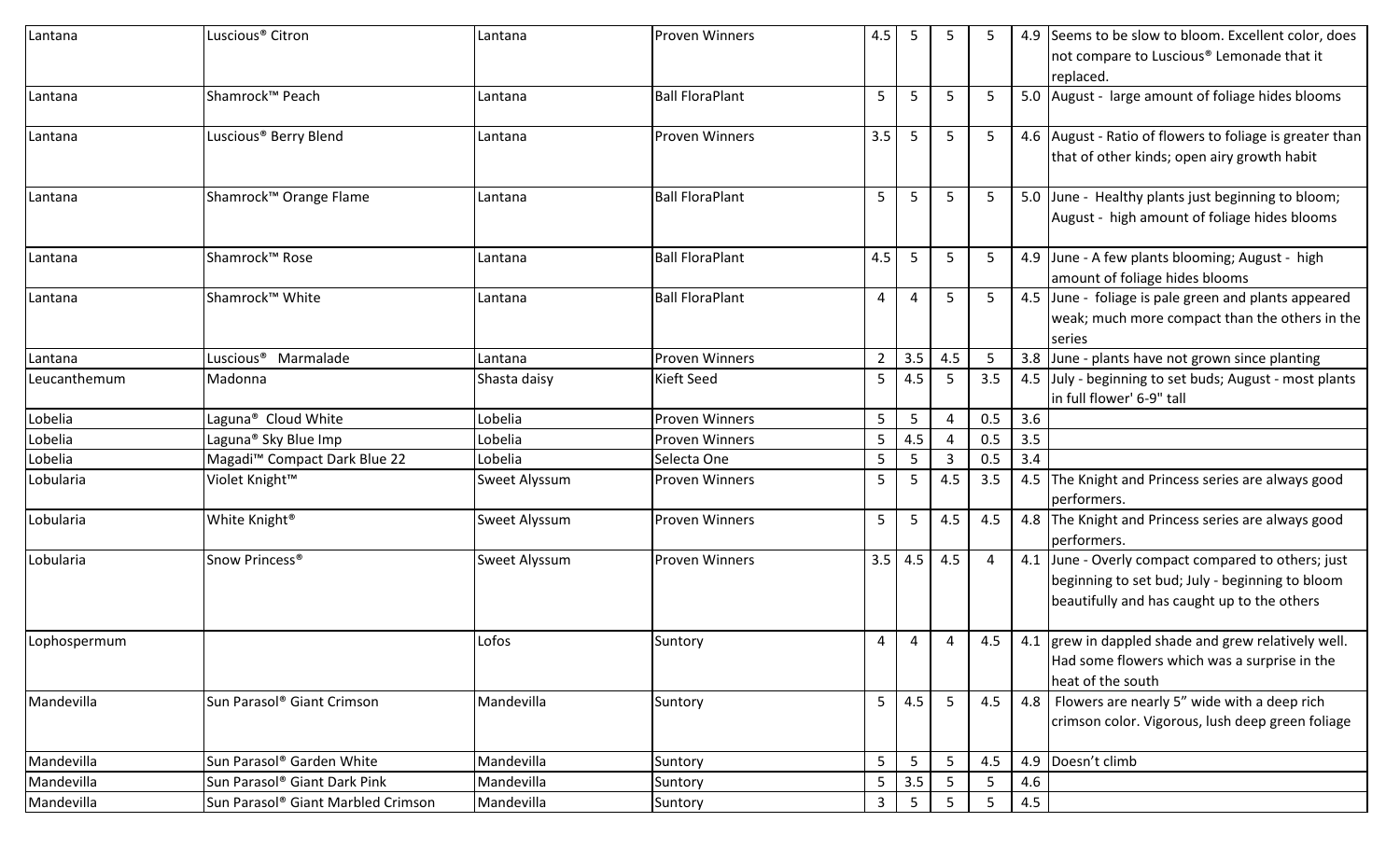| Mandevilla | Sun Parasol® Giant Pure White                     | Mandevilla               | Suntory                             | 5           | 5   | 5              |             |     | 5.0 Vigorous plants with nice large white flowers.                                                                                             |
|------------|---------------------------------------------------|--------------------------|-------------------------------------|-------------|-----|----------------|-------------|-----|------------------------------------------------------------------------------------------------------------------------------------------------|
| Occimum    | <b>Everleaf Thai Towers</b>                       | <b>Basil</b>             | PanAmerican Seed                    |             | 5   | 5              | -5          |     | 5.0 Nice columnar form, no sign of Downey mildew.<br>Slow to bolt. Vibrant Thai flavor, purple stems<br>and densely packed, dark green leaves. |
| Ocimum     | Amazel Basil <sup>®</sup>                         | Basil                    | <b>Proven Winners</b>               | 5           | 5   | 5              | 5           |     | 5.0 Year after year continues to be an<br>outstanding performer.                                                                               |
| Penstemon  | Twizzle Purple                                    | Penstemon                | <b>All-America Selection Winner</b> | 5           | 4.5 | 5              | Δ           | 4.6 |                                                                                                                                                |
| Pepper     | Aji Rico F1                                       | Pepper                   | All-America Selection Winner        | 5           |     |                |             |     | 4.3 August - plants began yellowing                                                                                                            |
| Petunia    | Supertunia <sup>®</sup> Sharon                    | Petunia                  | Proven Winners                      | 5           | 5   | 4.5            | 4.5         |     | 4.8 Dense uniform growth habit                                                                                                                 |
| Petunia    | Supertunia Vista <sup>®</sup> Fuchsia             | Petunia                  | Proven Winners                      | 5           | 5   | 4.5            | 0           |     | 3.6 The wet growing season was not kind to any of<br>our petunias.                                                                             |
| Petunia    | Supertunia <sup>®</sup> Priscilla Imp             | Petunia                  | <b>Proven Winners</b>               | 5           | 4   | 4.5            | -5          |     | 4.6 As compared to Sharon, not as uniform or<br>vigorous.                                                                                      |
| Petunia    | Wave <sup>®</sup> Carmine Velour F1               | Petunia                  | All-America Selection Winner        | 5           | 5   | 5              | 3.5         |     | 4.6 Year after year continues to be an<br>outstanding performer.                                                                               |
| Petunia    | Easy Wave <sup>™</sup> Coral                      | <b>Spreading Petunia</b> | PanAmerican Seed                    | 5           | 5   | 3              |             |     | 3.3 The wet growing season was not kind to any of<br>our petunias.                                                                             |
| Petunia    | Shock Wave® Volt Mixture Improved                 | <b>Spreading Petunia</b> | PanAmerican Seed                    | 4.5         | 4.5 | 3.5            | 0           |     | 3.1 The wet growing season was not kind to any of<br>our petunias.                                                                             |
| Petunia    | Shock Wave <sup>®</sup> White                     | <b>Spreading Petunia</b> | PanAmerican Seed                    | 4.5         | 5   | 3              | 0           |     | 3.1 The wet growing season was not kind to any of<br>our petunias.                                                                             |
| Petunia    | Supertunia Vista Jazzberry                        | Petunia                  |                                     | 5           | 5   | $\overline{2}$ | 0           |     | 3.0 The wet growing season was not kind to any of<br>our petunias.                                                                             |
| Petunia    | ColorRush <sup>™</sup> Merlot Star Improved       | Petunia                  | <b>Ball FloraPlant</b>              | 5           | 5   | 1.5            | 0           |     | 2.9 Rich color with unique stripes                                                                                                             |
| Petunia    | Easy Wave <sup>™</sup> Pink Cosmo                 | <b>Spreading Petunia</b> | PanAmerican Seed                    | 5           | 5   | 1.5            | 0           |     | 2.9 The wet growing season was not kind to any of<br>our petunias.                                                                             |
| Petunia    | Supertunia <sup>®</sup> Royal Velvet <sup>®</sup> | Petunia                  | Proven Winners                      | 5           | 5   | 1.5            | 0           |     | 2.9 The wet growing season was not kind to any of<br>our petunias.                                                                             |
| Petunia    | Easy Wave™ White                                  | <b>Spreading Petunia</b> | PanAmerican Seed                    | $5^{\circ}$ | 5   |                | 0           |     | 2.8 The wet growing season was not kind to any of<br>our petunias.                                                                             |
| Petunia    | Surfinia Sumo <sup>®</sup> Plum                   | Petunia                  | Suntory                             | 5           | 5   | $\mathbf{1}$   | 0           |     | 2.8 The wet growing season was not kind to any of<br>our petunias.                                                                             |
| Petunia    | Surfinia <sup>®</sup> Heartbeat Improved          | Petunia                  | Suntory                             | 5           | 5   | $\mathbf{1}$   | 0           |     | 2.8 The wet growing season was not kind to any of<br>our petunias.                                                                             |
| Petunia    | Easy Wave <sup>™</sup> Sky Blue                   | <b>Spreading Petunia</b> | PanAmerican Seed                    | 4.5         | 5   | 1              | $\mathbf 0$ |     | 2.6 The wet growing season was not kind to any of<br>our petunias.                                                                             |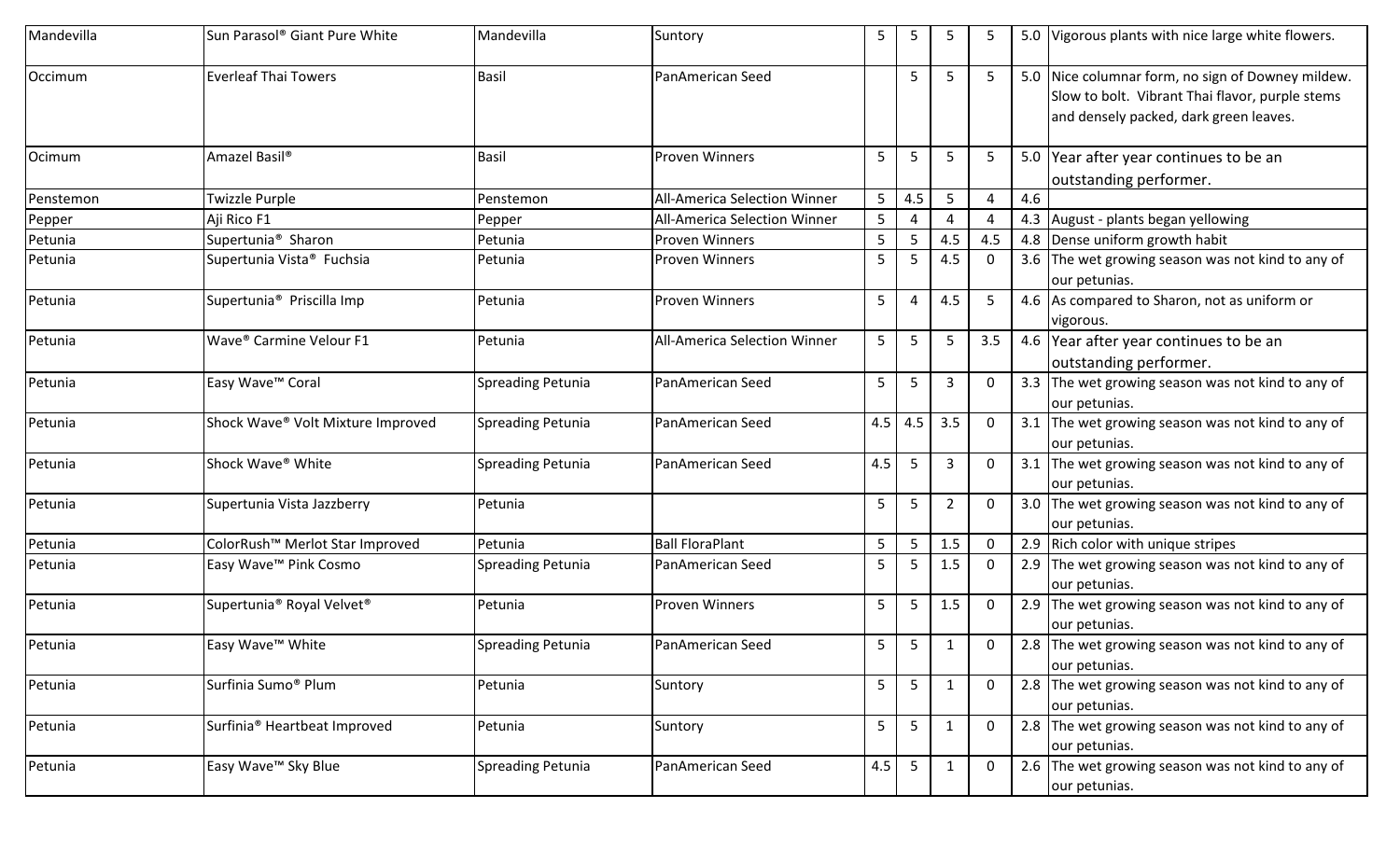| Petunia   | Headliner <sup>™</sup> Enchanted Sky      | Petunia                  | Selecta One                  | 5              | 5   | 0.5          |              |     | 2.6 The wet growing season was not kind to any of                  |
|-----------|-------------------------------------------|--------------------------|------------------------------|----------------|-----|--------------|--------------|-----|--------------------------------------------------------------------|
|           |                                           |                          |                              |                |     |              |              |     | our petunias.                                                      |
| Petunia   | Surfinia <sup>®</sup> Purple Starshine    | Petunia                  | Suntory                      | 5              | 5   | 0.5          | $\mathbf{0}$ |     | 2.6 The amount of white within the flower is                       |
|           |                                           |                          |                              |                |     |              |              |     | inconsistent from plant to plant.                                  |
| Petunia   | Easy Wave <sup>™</sup> Blue               | <b>Spreading Petunia</b> | PanAmerican Seed             | 4.5            | 4   | 1.5          | 0            |     | 2.5 The wet growing season was not kind to any of<br>our petunias. |
|           |                                           |                          |                              |                |     |              |              |     |                                                                    |
| Petunia   | Main Stage <sup>™</sup> White 22          | Petunia                  | Selecta One                  | 5              | 5   | 0            | 0            |     | 2.5 The wet growing season was not kind to any of<br>our petunias. |
| Petunia   | ColorRush <sup>™</sup> Red                | Petunia                  | <b>Ball FloraPlant</b>       | 5              | 3   | -1           | 0            |     | 2.3 The wet growing season was not kind to any of                  |
|           |                                           |                          |                              |                |     |              |              |     | our petunias.                                                      |
| Petunia   | ColorRush <sup>™</sup> Yellow             | Petunia                  | <b>Ball FloraPlant</b>       | 5              | 4   | 0            | 0            |     | 2.3 The wet growing season was not kind to any of                  |
|           |                                           |                          |                              |                |     |              |              |     | our petunias.                                                      |
| Petunia   | Easy Wave <sup>™</sup> Pink               | <b>Spreading Petunia</b> | PanAmerican Seed             | 4.5            | 4   | 0.5          | 0            |     | 2.3 The wet growing season was not kind to any of                  |
|           |                                           |                          |                              |                |     |              |              |     | our petunias.                                                      |
| Petunia   | Shock Wave® Spark Mixture Improved        | <b>Spreading Petunia</b> | PanAmerican Seed             | 4.5            | 4   | 0.5          | 0            |     | 2.3 The wet growing season was not kind to any of                  |
|           |                                           |                          |                              |                |     |              |              |     | our petunias.                                                      |
| Petunia   | Surfinia Sumo <sup>®</sup> Glacial Pink   | Petunia                  | Suntory                      | 5              | 4   | 0            | 0            |     | 2.3 The wet growing season was not kind to any of                  |
|           |                                           |                          |                              |                |     |              |              |     | our petunias.                                                      |
| Petunia   | Headliner <sup>™</sup> Banana Cherry      | Petunia                  | Selecta One                  | 5              | 3.5 | $\mathbf 0$  | 0            |     | 2.1 Has pest damage                                                |
| Petunia   | Headliner <sup>™</sup> Electric Purple 22 | Petunia                  | Selecta One                  | 4.5            | 3.5 | $\Omega$     | $\Omega$     |     | 2.0 The wet growing season was not kind to any of                  |
|           |                                           |                          |                              |                |     |              |              |     | our petunias.                                                      |
| Petunia   | Starlet <sup>™</sup> Midnight Sky         | Petunia                  | Selecta One                  | 4.5            | 3   | $\mathbf 0$  | 0            |     | 1.9 Has no stars                                                   |
| Petunia   | Surfinia® Moonlight Eclipse               | Petunia                  | Suntory                      | 4.5            | 2   | 0.5          | 0            |     | 1.8 The wet growing season was not kind to any of                  |
|           |                                           |                          |                              |                |     |              |              |     | our petunias.                                                      |
| Petunia   | Starlet <sup>™</sup> Light Pink           | Petunia                  | Selecta One                  | 3.5            | 3   | $\mathbf{0}$ | 0            |     | 1.6 The wet growing season was not kind to any of                  |
|           |                                           |                          |                              |                |     |              |              |     | our petunias.                                                      |
| Rudbeckia | Hirta Amarilla Gold                       | Rudbeckia                | All-America Selection Winner | 5              | 5   | 3.5          | 0.5          | 3.5 |                                                                    |
| Salvia    | Unplugged <sup>®</sup> Pink               | Salvia                   | <b>Proven Winners</b>        | 5              | 5   | 4.5          | 5            |     | 4.9 Magenta not pink. Over all not much difference                 |
|           |                                           |                          |                              |                |     |              |              |     | between it and Rockin Fuchsia. September- The                      |
|           |                                           |                          |                              |                |     |              |              |     | lip has faded to a lighter color appearing showier                 |
| Salvia    | Lancelot                                  | Salvia                   | PanAmerican Seed             | 5              | 5   | 5            |              |     | 4.8 Silvery- white, felted leaves and rosy-                        |
|           |                                           |                          |                              |                |     |              |              |     |                                                                    |
|           |                                           |                          |                              |                |     |              |              |     | lavender bracts with tubular flowers.                              |
|           |                                           |                          |                              |                |     |              |              |     | Caterpillar damaged flower buds, preventing                        |
|           |                                           |                          |                              |                |     |              |              |     | numerous blooms.                                                   |
| Salvia    | Unplugged <sup>®</sup> So Blue            | Salvia                   | <b>Proven Winners</b>        | 5              | 5   | 5            | 5            |     | 5.0 Compact plants bloomed nonstop all summer                      |
|           |                                           |                          |                              |                |     |              |              |     | with beautiful, blue flowers.                                      |
| Scaevola  | Surdiva <sup>®</sup> Blue Violet          | Fan flower               | Suntory                      | 5              | 5   | 4.5          |              |     | 3.9 July - tight mounds covered in flowers                         |
| Scaevola  | Surdiva <sup>®</sup> White Improved       | Fan flower               | Suntory                      | $\overline{5}$ | 5   | 4.5          | $\mathbf 1$  | 3.9 |                                                                    |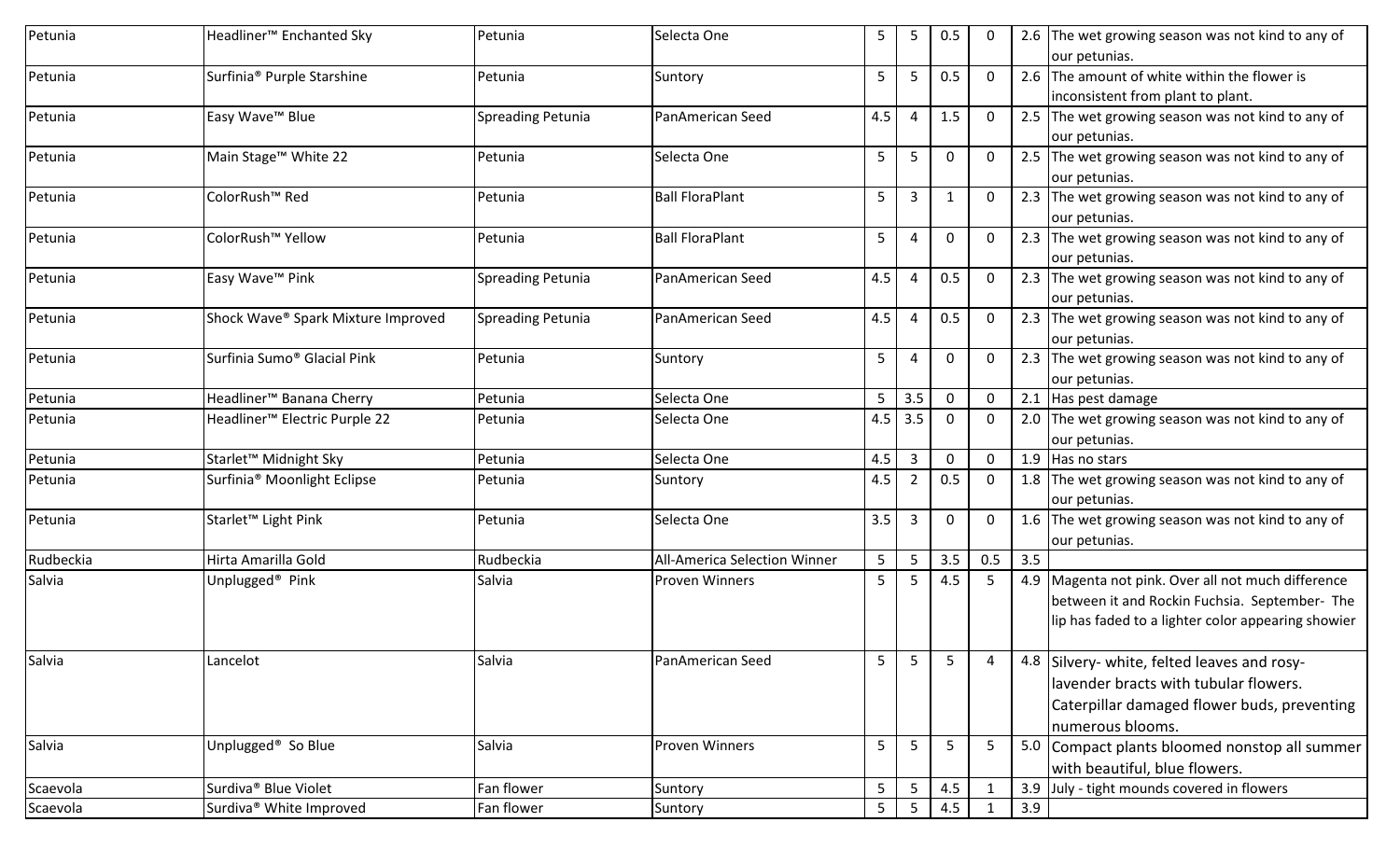| Scaevola     | Surdiva <sup>®</sup> Fashion Pink   | Fan flower      | Suntory                             | 4.5 | 4.5             | $\overline{3}$ |                | 3.3 |                                                                                                    |
|--------------|-------------------------------------|-----------------|-------------------------------------|-----|-----------------|----------------|----------------|-----|----------------------------------------------------------------------------------------------------|
| Solanum      | <b>Buffalosun F1</b>                | Tomato          | All-America Selection Winner        | 5   | 5               | -5             |                | 4.0 |                                                                                                    |
| Solanum      | Red Torch F1                        | Tomato          | <b>All-America Selection Winner</b> | 5   | -5              | 5              | 3              |     | 4.5 Extremely vigorous, great producer                                                             |
| Solanum      | Loki                                | Tomato          | PanAmerican Seed                    | 5   | -5              | 5              |                | 4.8 |                                                                                                    |
| Solanum      | Marzito                             | Tomato          | PanAmerican Seed                    | 5   | 5               | 5              |                | 4.8 |                                                                                                    |
| Solanum      | Apple Yellow F1                     | Tomato          | All-America Selection Winner        | 5   | -5              | 5              |                |     | 4.8 Vigorous, great producer                                                                       |
| Solanum      | <b>Bellatrix</b>                    | Tomato          | PanAmerican Seed                    | 5   | 5               | 5              | 3              | 4.5 |                                                                                                    |
| Solanum      | Candyland Red                       | Tomato          | All-America Selection Winner        | 5   | -5              | .5             | 5              |     | 5.0 Vigorous, great producer                                                                       |
| Solanum      | Celano F1                           | Tomato          | All-America Selection Winner        | 5   | 5               | 5              | 4              |     | 4.8 Great producer. It is a less vigorous than other<br>tomatoes.                                  |
| Solanum      | Chef's Choice Black F1              | Tomato          | All-America Selection Winner        | 5   | 5               | 5              | 2              |     | 4.3 Vigorous, great producer                                                                       |
| Solanum      | Chef's Choice Green F1              | Tomato          | All-America Selection Winner        | 5   | -5              | 5              | 2              |     | 4.3 Vigorous, great producer                                                                       |
| Solanum      | Chef's Choice Red F1                | Tomato          | All-America Selection Winner        | 5   | 5               | 5              | 3              |     | 4.5 Vigorous, great producer                                                                       |
| Solanum      | Chef's Choice Yellow F1             | Tomato          | All-America Selection Winner        | 5   | 5               | 5              | 2              |     | 4.3 Less vigorous than other tomatoes                                                              |
| Solanum      | Crokini F1                          | Tomato          | All-America Selection Winner        | 5   | 5               | 5              | $\mathcal{P}$  |     | 4.3 Extremely vigorous, great producer                                                             |
| Solanum      | <b>DarkStar</b>                     | Tomato          | PanAmerican Seed                    | 5   | -5              | -5             | $\overline{2}$ | 4.3 |                                                                                                    |
| Solanum      | Early Resilience F1                 | Tomato          | All-America Selection Winner        | 5   | 5               | 5              | 2              | 4.3 |                                                                                                    |
| Solanum      | Fire Fly F1                         | Tomato          | All-America Selection Winner        | 5   | 5               | 5              | 3              |     | 4.5 Vigorous, great producer                                                                       |
| Solanum      | Midnight Snack F1                   | Tomato          | All-America Selection Winner        | 5   | 5               | 5              |                | 4.0 |                                                                                                    |
| Solanum      | Mountain Rouge F1                   | Tomato          | All-America Selection Winner        | 5   | 5               | 5              | 5              |     | 5.0 Extremely vigorous, great producer                                                             |
| Solanum      | Valentine F1                        | Tomato          | All-America Selection Winner        | 5   | -5              | 5              |                |     | 4.8 Extremely vigorous, great producer                                                             |
| Solanum      | Red Racer F1                        | Cocktail Tomato | All-America Selection Winner        | 5   | -5              | $\overline{2}$ | 0.5            |     | 3.1 Great producer, but production ended early<br>compared to other tomatoe varieties.             |
| Solanum      | Patio Choice Yellow F1              | Tomato          | <b>All-America Selection Winner</b> | 5   | 5               | $\overline{2}$ | $\Omega$       |     | 3.0 Died quickly                                                                                   |
| Solenostemon | Spitfire                            | Coleus          | <b>Ball FloraPlant</b>              | 5   | -5              | 5              | -5             |     | 5.0  "Interesting little blob" We loved it!                                                        |
| Solenostemon | ColorBlaze <sup>®</sup> El Brighto  | Coleus          | <b>Proven Winners</b>               | 5   | 5               | 5              | -5             |     | 5.0 Indeed beautiful bright foliage color when grown                                               |
|              |                                     |                 |                                     |     |                 |                |                |     | in the sun. September - beginning to flower.                                                       |
| Solenostemon | Limewire                            | Coleus          | <b>Ball FloraPlant</b>              | 5   | 5               | 5              | 4.5            |     | 4.9 June/July/August - Looks a bit washed out; August<br>beginning to flower; September - blooming |
| Solenostemon | Vulcan                              | Coleus          | <b>Ball FloraPlant</b>              | 4.5 | $5\phantom{.0}$ | 5              | 5              |     | 4.9 September - beginning to flower                                                                |
| Solenostemon | ColorBlaze® Newly Noir <sup>™</sup> | Coleus          | Proven Winners                      | 5   | 5               | 4              | 4              |     | 4.5 August - starting to flower, washed out color on<br>older leaves looked dingy and faded        |
| Solenostemon | ColorBlaze <sup>®</sup> Torchlight  | Coleus          | Proven Winners                      | 5   | $5\phantom{.0}$ | 5              | 5              | 5.0 |                                                                                                    |
| Solenostemon | Copperhead                          | Coleus          | <b>Ball FloraPlant</b>              | 5   | 5               | 5              | -5             |     | 5.0 Some of the foliage too on a sun- bleached look<br>but it did not destract from its beauty.    |
| Solenostemon | Wizard® Select Mixture Improved     | Coleus          | PanAmerican Seed                    | 5   | 4.5             | 4.5            | $\overline{3}$ |     | 4.3 July - drooping in July heat; August- beginning to<br>flower                                   |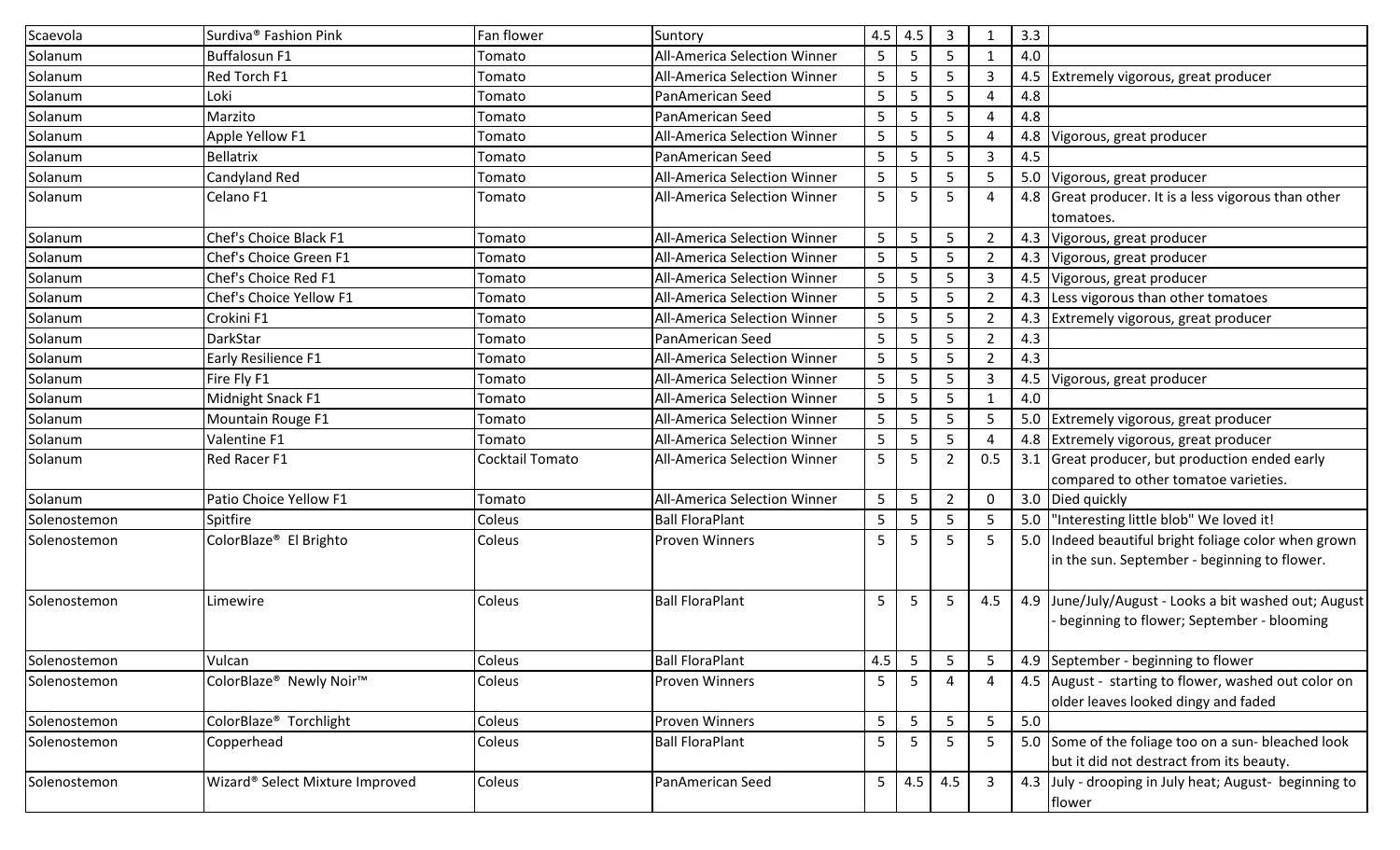| outstanding performer.<br>4.6<br>5<br>5<br>5<br>3.5<br>Marigold<br><b>All-America Selection Winner</b><br>Super Hero Spry<br>5<br>4.5<br>4.3 July/August/September - Nice foliage, healthy<br>Black-eyed Susan vine<br>3.5<br>Coconut A-Peel <sup>®</sup><br><b>Proven Winners</b><br>plants, very few blooms<br>5<br>5<br>Tangerine Slice A-Peel <sup>®</sup><br><b>Black-eyed Susan vine</b><br><b>Proven Winners</b><br>4.3<br>3<br>$\boldsymbol{\Delta}$<br>4.9<br>Summer Wave® Large Amethyst<br>5<br>4.5<br>Torenia<br>Suntory<br>Summer Wave® Large Blue<br>5<br>5<br>5.0<br>Suntory<br>5<br>5<br>Torenia<br>5<br>4.5<br>Summer Wave® Large Violet<br>4.5<br>4.5<br>4.6<br>Suntory<br>Torenia<br>Summer Wave® Bouquet Gold<br>5<br>4.5<br>4.9<br>5<br>-5<br>Suntory<br>Torenia<br>EnduraScape <sup>™</sup> Burgundy<br>4.5<br>4.9   Well- branched plants, vigorous, and did not take<br>Verbena<br><b>Ball FloraPlant</b><br>5<br>5<br>5<br>long breaks in flowering during hot periods.<br>Superbena <sup>®</sup> Imperial Blue<br>Verbena<br><b>Proven Winners</b><br>5<br>4.5<br>5<br>4.9 Vigorous with great branching. Deep blue-purple<br>-5<br>flower clusters form large umbels, did not take<br>long breaks in flowering during hot periods.<br>Meteor Shower <sup>®</sup><br>Verbena<br>5<br>5<br>4.8<br><b>Proven Winners</b><br>5<br>Δ<br>Beats <sup>™</sup> Blue<br>3.5<br>4.5<br>3.5 Purple not blue flowers<br>Verbena<br>Selecta One<br>Beats <sup>™</sup> Purple+White<br>5<br>4.5<br>3.9<br>Verbena<br>Selecta One<br>$\boldsymbol{\Delta}$<br>$\overline{2}$<br>3.8<br>4.5<br>3.5<br>Blues <sup>™</sup> Violet+Eye 22<br>Verbena<br>3<br>Selecta One<br>Cake Pops <sup>™</sup> Lavender<br>4.5<br>3.5<br>3.9 July - very few blooms; September - Still lacks<br>Verbena<br><b>Proven Winners</b><br>3.5<br>vigor after being trimmed and fertilized in August.<br>$4.5$ 3.5<br>Cake Pops <sup>™</sup> Pink<br>3.5<br>3.5<br>3.8 July - very few blooms; September - Still lacks<br>Verbena<br><b>Proven Winners</b><br>vigor after being trimmed and fertilized in August.<br>5<br>3.5<br>$\mathbf{3}$<br>Beats <sup>™</sup> Purple<br>Verbena<br>3.4<br>Selecta One<br>$\overline{2}$<br>5<br>3.3<br>Beats <sup>™</sup> Red<br>Verbena<br>$\overline{3}$<br>Selecta One<br>3<br>2 | <b>Tagetes</b> | Big Duck Gold F1             | Marigold | <b>All-America Selection Winner</b> | 5 | 5   | 5     | 5 | 5.0 Year after year, this plant continues to be an |
|---------------------------------------------------------------------------------------------------------------------------------------------------------------------------------------------------------------------------------------------------------------------------------------------------------------------------------------------------------------------------------------------------------------------------------------------------------------------------------------------------------------------------------------------------------------------------------------------------------------------------------------------------------------------------------------------------------------------------------------------------------------------------------------------------------------------------------------------------------------------------------------------------------------------------------------------------------------------------------------------------------------------------------------------------------------------------------------------------------------------------------------------------------------------------------------------------------------------------------------------------------------------------------------------------------------------------------------------------------------------------------------------------------------------------------------------------------------------------------------------------------------------------------------------------------------------------------------------------------------------------------------------------------------------------------------------------------------------------------------------------------------------------------------------------------------------------------------------------------------------------------------------------------------------------------------------------------------------------------------------------------------------------------------------------------------------------------------------------------------------------------------------------------------------------------------------------------------------------------------------------------------------------------------------------------------|----------------|------------------------------|----------|-------------------------------------|---|-----|-------|---|----------------------------------------------------|
|                                                                                                                                                                                                                                                                                                                                                                                                                                                                                                                                                                                                                                                                                                                                                                                                                                                                                                                                                                                                                                                                                                                                                                                                                                                                                                                                                                                                                                                                                                                                                                                                                                                                                                                                                                                                                                                                                                                                                                                                                                                                                                                                                                                                                                                                                                               |                |                              |          |                                     |   |     |       |   |                                                    |
|                                                                                                                                                                                                                                                                                                                                                                                                                                                                                                                                                                                                                                                                                                                                                                                                                                                                                                                                                                                                                                                                                                                                                                                                                                                                                                                                                                                                                                                                                                                                                                                                                                                                                                                                                                                                                                                                                                                                                                                                                                                                                                                                                                                                                                                                                                               | <b>Tagetes</b> |                              |          |                                     |   |     |       |   |                                                    |
|                                                                                                                                                                                                                                                                                                                                                                                                                                                                                                                                                                                                                                                                                                                                                                                                                                                                                                                                                                                                                                                                                                                                                                                                                                                                                                                                                                                                                                                                                                                                                                                                                                                                                                                                                                                                                                                                                                                                                                                                                                                                                                                                                                                                                                                                                                               | Thunbergia     |                              |          |                                     |   |     |       |   |                                                    |
|                                                                                                                                                                                                                                                                                                                                                                                                                                                                                                                                                                                                                                                                                                                                                                                                                                                                                                                                                                                                                                                                                                                                                                                                                                                                                                                                                                                                                                                                                                                                                                                                                                                                                                                                                                                                                                                                                                                                                                                                                                                                                                                                                                                                                                                                                                               |                |                              |          |                                     |   |     |       |   |                                                    |
|                                                                                                                                                                                                                                                                                                                                                                                                                                                                                                                                                                                                                                                                                                                                                                                                                                                                                                                                                                                                                                                                                                                                                                                                                                                                                                                                                                                                                                                                                                                                                                                                                                                                                                                                                                                                                                                                                                                                                                                                                                                                                                                                                                                                                                                                                                               | Thunbergia     |                              |          |                                     |   |     |       |   |                                                    |
|                                                                                                                                                                                                                                                                                                                                                                                                                                                                                                                                                                                                                                                                                                                                                                                                                                                                                                                                                                                                                                                                                                                                                                                                                                                                                                                                                                                                                                                                                                                                                                                                                                                                                                                                                                                                                                                                                                                                                                                                                                                                                                                                                                                                                                                                                                               | Torenia        |                              |          |                                     |   |     |       |   |                                                    |
|                                                                                                                                                                                                                                                                                                                                                                                                                                                                                                                                                                                                                                                                                                                                                                                                                                                                                                                                                                                                                                                                                                                                                                                                                                                                                                                                                                                                                                                                                                                                                                                                                                                                                                                                                                                                                                                                                                                                                                                                                                                                                                                                                                                                                                                                                                               | Torenia        |                              |          |                                     |   |     |       |   |                                                    |
|                                                                                                                                                                                                                                                                                                                                                                                                                                                                                                                                                                                                                                                                                                                                                                                                                                                                                                                                                                                                                                                                                                                                                                                                                                                                                                                                                                                                                                                                                                                                                                                                                                                                                                                                                                                                                                                                                                                                                                                                                                                                                                                                                                                                                                                                                                               | Torenia        |                              |          |                                     |   |     |       |   |                                                    |
|                                                                                                                                                                                                                                                                                                                                                                                                                                                                                                                                                                                                                                                                                                                                                                                                                                                                                                                                                                                                                                                                                                                                                                                                                                                                                                                                                                                                                                                                                                                                                                                                                                                                                                                                                                                                                                                                                                                                                                                                                                                                                                                                                                                                                                                                                                               | Torenia        |                              |          |                                     |   |     |       |   |                                                    |
|                                                                                                                                                                                                                                                                                                                                                                                                                                                                                                                                                                                                                                                                                                                                                                                                                                                                                                                                                                                                                                                                                                                                                                                                                                                                                                                                                                                                                                                                                                                                                                                                                                                                                                                                                                                                                                                                                                                                                                                                                                                                                                                                                                                                                                                                                                               | Verbena        |                              |          |                                     |   |     |       |   |                                                    |
|                                                                                                                                                                                                                                                                                                                                                                                                                                                                                                                                                                                                                                                                                                                                                                                                                                                                                                                                                                                                                                                                                                                                                                                                                                                                                                                                                                                                                                                                                                                                                                                                                                                                                                                                                                                                                                                                                                                                                                                                                                                                                                                                                                                                                                                                                                               |                |                              |          |                                     |   |     |       |   |                                                    |
|                                                                                                                                                                                                                                                                                                                                                                                                                                                                                                                                                                                                                                                                                                                                                                                                                                                                                                                                                                                                                                                                                                                                                                                                                                                                                                                                                                                                                                                                                                                                                                                                                                                                                                                                                                                                                                                                                                                                                                                                                                                                                                                                                                                                                                                                                                               |                |                              |          |                                     |   |     |       |   |                                                    |
|                                                                                                                                                                                                                                                                                                                                                                                                                                                                                                                                                                                                                                                                                                                                                                                                                                                                                                                                                                                                                                                                                                                                                                                                                                                                                                                                                                                                                                                                                                                                                                                                                                                                                                                                                                                                                                                                                                                                                                                                                                                                                                                                                                                                                                                                                                               | Verbena        |                              |          |                                     |   |     |       |   |                                                    |
|                                                                                                                                                                                                                                                                                                                                                                                                                                                                                                                                                                                                                                                                                                                                                                                                                                                                                                                                                                                                                                                                                                                                                                                                                                                                                                                                                                                                                                                                                                                                                                                                                                                                                                                                                                                                                                                                                                                                                                                                                                                                                                                                                                                                                                                                                                               |                |                              |          |                                     |   |     |       |   |                                                    |
|                                                                                                                                                                                                                                                                                                                                                                                                                                                                                                                                                                                                                                                                                                                                                                                                                                                                                                                                                                                                                                                                                                                                                                                                                                                                                                                                                                                                                                                                                                                                                                                                                                                                                                                                                                                                                                                                                                                                                                                                                                                                                                                                                                                                                                                                                                               |                |                              |          |                                     |   |     |       |   |                                                    |
|                                                                                                                                                                                                                                                                                                                                                                                                                                                                                                                                                                                                                                                                                                                                                                                                                                                                                                                                                                                                                                                                                                                                                                                                                                                                                                                                                                                                                                                                                                                                                                                                                                                                                                                                                                                                                                                                                                                                                                                                                                                                                                                                                                                                                                                                                                               |                |                              |          |                                     |   |     |       |   |                                                    |
|                                                                                                                                                                                                                                                                                                                                                                                                                                                                                                                                                                                                                                                                                                                                                                                                                                                                                                                                                                                                                                                                                                                                                                                                                                                                                                                                                                                                                                                                                                                                                                                                                                                                                                                                                                                                                                                                                                                                                                                                                                                                                                                                                                                                                                                                                                               | Verbena        |                              |          |                                     |   |     |       |   |                                                    |
|                                                                                                                                                                                                                                                                                                                                                                                                                                                                                                                                                                                                                                                                                                                                                                                                                                                                                                                                                                                                                                                                                                                                                                                                                                                                                                                                                                                                                                                                                                                                                                                                                                                                                                                                                                                                                                                                                                                                                                                                                                                                                                                                                                                                                                                                                                               | Verbena        |                              |          |                                     |   |     |       |   |                                                    |
|                                                                                                                                                                                                                                                                                                                                                                                                                                                                                                                                                                                                                                                                                                                                                                                                                                                                                                                                                                                                                                                                                                                                                                                                                                                                                                                                                                                                                                                                                                                                                                                                                                                                                                                                                                                                                                                                                                                                                                                                                                                                                                                                                                                                                                                                                                               | Verbena        |                              |          |                                     |   |     |       |   |                                                    |
|                                                                                                                                                                                                                                                                                                                                                                                                                                                                                                                                                                                                                                                                                                                                                                                                                                                                                                                                                                                                                                                                                                                                                                                                                                                                                                                                                                                                                                                                                                                                                                                                                                                                                                                                                                                                                                                                                                                                                                                                                                                                                                                                                                                                                                                                                                               | Verbena        |                              |          |                                     |   |     |       |   |                                                    |
|                                                                                                                                                                                                                                                                                                                                                                                                                                                                                                                                                                                                                                                                                                                                                                                                                                                                                                                                                                                                                                                                                                                                                                                                                                                                                                                                                                                                                                                                                                                                                                                                                                                                                                                                                                                                                                                                                                                                                                                                                                                                                                                                                                                                                                                                                                               | Verbena        |                              |          |                                     |   |     |       |   |                                                    |
|                                                                                                                                                                                                                                                                                                                                                                                                                                                                                                                                                                                                                                                                                                                                                                                                                                                                                                                                                                                                                                                                                                                                                                                                                                                                                                                                                                                                                                                                                                                                                                                                                                                                                                                                                                                                                                                                                                                                                                                                                                                                                                                                                                                                                                                                                                               |                |                              |          |                                     |   |     |       |   |                                                    |
|                                                                                                                                                                                                                                                                                                                                                                                                                                                                                                                                                                                                                                                                                                                                                                                                                                                                                                                                                                                                                                                                                                                                                                                                                                                                                                                                                                                                                                                                                                                                                                                                                                                                                                                                                                                                                                                                                                                                                                                                                                                                                                                                                                                                                                                                                                               |                |                              |          |                                     |   |     |       |   |                                                    |
|                                                                                                                                                                                                                                                                                                                                                                                                                                                                                                                                                                                                                                                                                                                                                                                                                                                                                                                                                                                                                                                                                                                                                                                                                                                                                                                                                                                                                                                                                                                                                                                                                                                                                                                                                                                                                                                                                                                                                                                                                                                                                                                                                                                                                                                                                                               | Verbena        |                              |          |                                     |   |     |       |   |                                                    |
|                                                                                                                                                                                                                                                                                                                                                                                                                                                                                                                                                                                                                                                                                                                                                                                                                                                                                                                                                                                                                                                                                                                                                                                                                                                                                                                                                                                                                                                                                                                                                                                                                                                                                                                                                                                                                                                                                                                                                                                                                                                                                                                                                                                                                                                                                                               |                |                              |          |                                     |   |     |       |   |                                                    |
|                                                                                                                                                                                                                                                                                                                                                                                                                                                                                                                                                                                                                                                                                                                                                                                                                                                                                                                                                                                                                                                                                                                                                                                                                                                                                                                                                                                                                                                                                                                                                                                                                                                                                                                                                                                                                                                                                                                                                                                                                                                                                                                                                                                                                                                                                                               |                |                              |          |                                     |   |     |       |   |                                                    |
|                                                                                                                                                                                                                                                                                                                                                                                                                                                                                                                                                                                                                                                                                                                                                                                                                                                                                                                                                                                                                                                                                                                                                                                                                                                                                                                                                                                                                                                                                                                                                                                                                                                                                                                                                                                                                                                                                                                                                                                                                                                                                                                                                                                                                                                                                                               | Verbena        |                              |          |                                     |   |     |       |   |                                                    |
|                                                                                                                                                                                                                                                                                                                                                                                                                                                                                                                                                                                                                                                                                                                                                                                                                                                                                                                                                                                                                                                                                                                                                                                                                                                                                                                                                                                                                                                                                                                                                                                                                                                                                                                                                                                                                                                                                                                                                                                                                                                                                                                                                                                                                                                                                                               | Verbena        |                              |          |                                     |   |     |       |   |                                                    |
|                                                                                                                                                                                                                                                                                                                                                                                                                                                                                                                                                                                                                                                                                                                                                                                                                                                                                                                                                                                                                                                                                                                                                                                                                                                                                                                                                                                                                                                                                                                                                                                                                                                                                                                                                                                                                                                                                                                                                                                                                                                                                                                                                                                                                                                                                                               | Verbena        | Beats <sup>™</sup> Red+White | Verbena  | Selecta One                         | 5 | 3.5 | $2.5$ |   | 3.3 90% pink                                       |
| 3.5<br>3.3<br>$\overline{3}$<br>2.5<br>Verbena<br>4<br>Trixi <sup>®</sup> Other Heartbeat<br>Selecta One                                                                                                                                                                                                                                                                                                                                                                                                                                                                                                                                                                                                                                                                                                                                                                                                                                                                                                                                                                                                                                                                                                                                                                                                                                                                                                                                                                                                                                                                                                                                                                                                                                                                                                                                                                                                                                                                                                                                                                                                                                                                                                                                                                                                      | Verbena        |                              |          |                                     |   |     |       |   |                                                    |
| $2.5$<br>Beats <sup>™</sup> White<br>Verbena<br>2.5<br>Selecta One<br>2.8<br>4<br>$\overline{2}$                                                                                                                                                                                                                                                                                                                                                                                                                                                                                                                                                                                                                                                                                                                                                                                                                                                                                                                                                                                                                                                                                                                                                                                                                                                                                                                                                                                                                                                                                                                                                                                                                                                                                                                                                                                                                                                                                                                                                                                                                                                                                                                                                                                                              | Verbena        |                              |          |                                     |   |     |       |   |                                                    |
| 4.5<br>2.5<br>Verbena<br>5<br>Rose Bicolor<br>4.0                                                                                                                                                                                                                                                                                                                                                                                                                                                                                                                                                                                                                                                                                                                                                                                                                                                                                                                                                                                                                                                                                                                                                                                                                                                                                                                                                                                                                                                                                                                                                                                                                                                                                                                                                                                                                                                                                                                                                                                                                                                                                                                                                                                                                                                             | Verbena        |                              |          |                                     |   |     |       |   |                                                    |
| Superbena <sup>®</sup> Whiteout<br>5<br>2.5<br>Verbena<br>Proven Winners<br>5<br>4.1<br>4                                                                                                                                                                                                                                                                                                                                                                                                                                                                                                                                                                                                                                                                                                                                                                                                                                                                                                                                                                                                                                                                                                                                                                                                                                                                                                                                                                                                                                                                                                                                                                                                                                                                                                                                                                                                                                                                                                                                                                                                                                                                                                                                                                                                                     | Verbena        |                              |          |                                     |   |     |       |   |                                                    |
| 5<br>Mega Bloom Orchid Halo F1<br>Vinca<br>All-America Selection Winner<br>5<br>-5<br>5.0 Year after year, this plant continues to be an<br>-5                                                                                                                                                                                                                                                                                                                                                                                                                                                                                                                                                                                                                                                                                                                                                                                                                                                                                                                                                                                                                                                                                                                                                                                                                                                                                                                                                                                                                                                                                                                                                                                                                                                                                                                                                                                                                                                                                                                                                                                                                                                                                                                                                                | Vinca          |                              |          |                                     |   |     |       |   |                                                    |
| outstanding performer.                                                                                                                                                                                                                                                                                                                                                                                                                                                                                                                                                                                                                                                                                                                                                                                                                                                                                                                                                                                                                                                                                                                                                                                                                                                                                                                                                                                                                                                                                                                                                                                                                                                                                                                                                                                                                                                                                                                                                                                                                                                                                                                                                                                                                                                                                        |                |                              |          |                                     |   |     |       |   |                                                    |
| 5<br>Mega Bloom Pink Halo F1<br>Vinca<br>All-America Selection Winner<br>5<br>5<br>5<br>5.0 Year after year, this plant continues to be an                                                                                                                                                                                                                                                                                                                                                                                                                                                                                                                                                                                                                                                                                                                                                                                                                                                                                                                                                                                                                                                                                                                                                                                                                                                                                                                                                                                                                                                                                                                                                                                                                                                                                                                                                                                                                                                                                                                                                                                                                                                                                                                                                                    | Vinca          |                              |          |                                     |   |     |       |   |                                                    |
| outstanding performer.                                                                                                                                                                                                                                                                                                                                                                                                                                                                                                                                                                                                                                                                                                                                                                                                                                                                                                                                                                                                                                                                                                                                                                                                                                                                                                                                                                                                                                                                                                                                                                                                                                                                                                                                                                                                                                                                                                                                                                                                                                                                                                                                                                                                                                                                                        |                |                              |          |                                     |   |     |       |   |                                                    |
| Zinnia<br>5<br>3.5<br>4.6 August - powdery mildew symptoms<br>All-America Selection Winner<br>5<br>5<br>Queeny Lime Orange                                                                                                                                                                                                                                                                                                                                                                                                                                                                                                                                                                                                                                                                                                                                                                                                                                                                                                                                                                                                                                                                                                                                                                                                                                                                                                                                                                                                                                                                                                                                                                                                                                                                                                                                                                                                                                                                                                                                                                                                                                                                                                                                                                                    | Zinnia         |                              |          |                                     |   |     |       |   |                                                    |